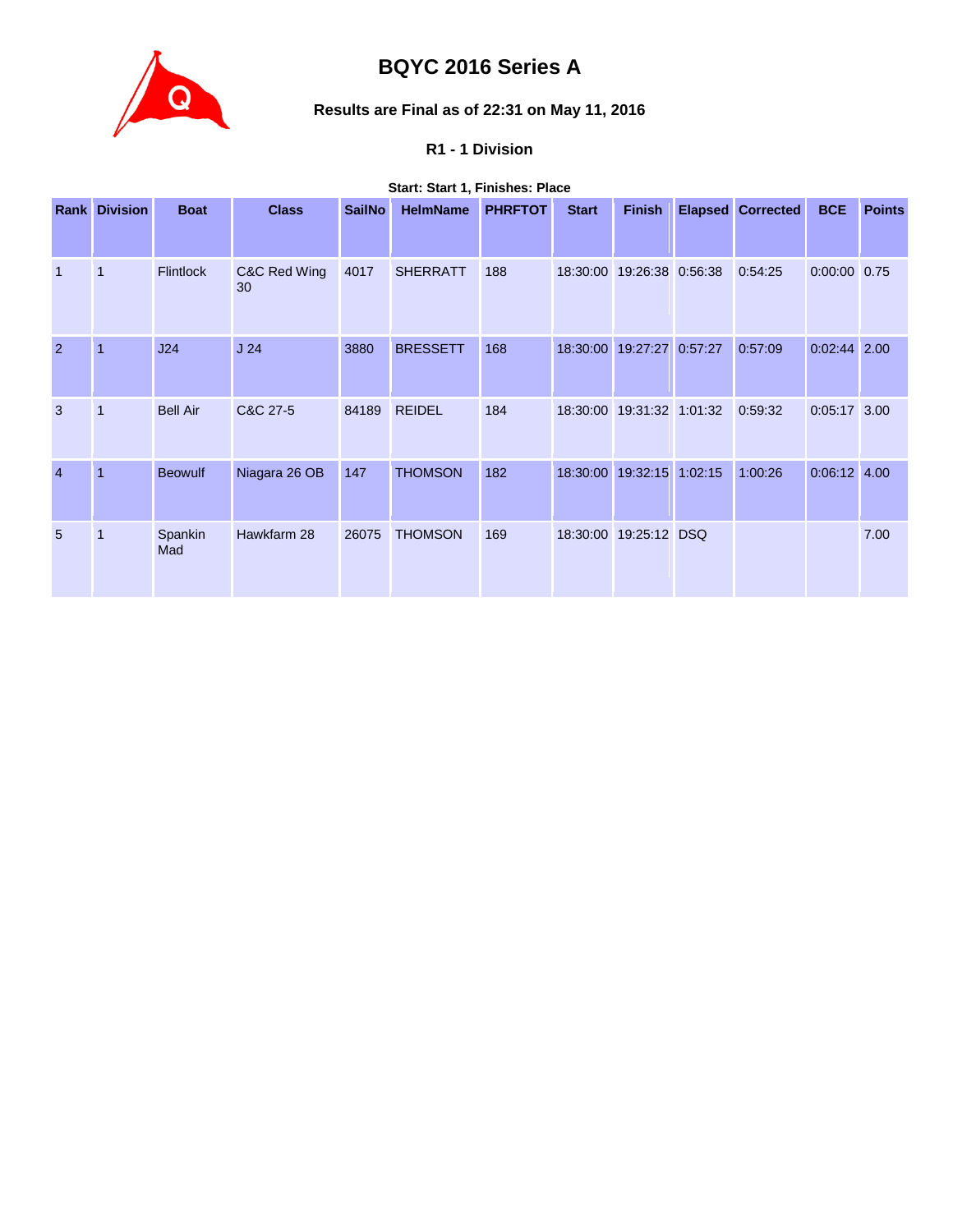## **R1 - 2 Division**

|                | <b>Rank Division</b> | <b>Boat</b>      | <b>Class</b>                |      | SailNo HelmName PHRFTOT |     | <b>Start</b> | <b>Finish</b>             | <b>Elapsed Corrected</b> | <b>BCE</b>     | <b>Points</b> |
|----------------|----------------------|------------------|-----------------------------|------|-------------------------|-----|--------------|---------------------------|--------------------------|----------------|---------------|
| $\mathbf{1}$   | 2                    | Meggie J         | Tanzer 26                   | 406  | <b>DOLAN</b>            | 238 |              | 18:30:00 19:33:16 1:03:16 | 0:56:03                  | 0:00:00 0.75   |               |
| $\overline{2}$ | $\overline{2}$       | Just Our<br>Pace | Paceship PY 26<br><b>IB</b> | 1023 | <b>CURTIS</b>           | 224 |              | 18:30:00 19:55:43 1:25:43 | 1:17:38                  | $0:23:50$ 2.00 |               |

#### **Start: Start 1, Finishes: Place**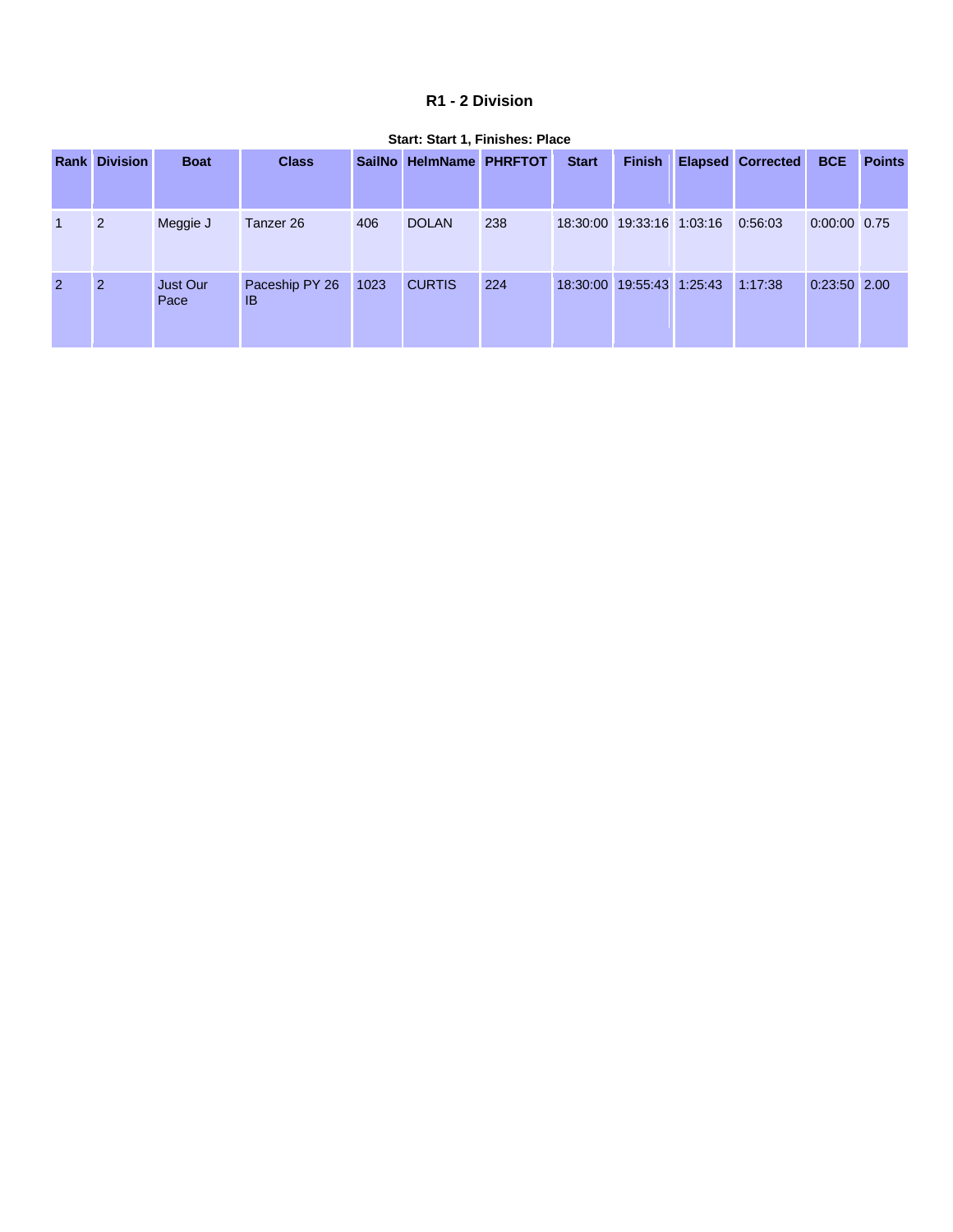## **R1 - 3 Division**

|                | <b>Rank Division</b> | <b>Boat</b>       | <b>Class</b>             |       | SailNo HelmName PHRFTOT |     | <b>Start</b> | <b>Finish</b>             | <b>Elapsed Corrected</b> | <b>BCE</b>     | <b>Points</b> |
|----------------|----------------------|-------------------|--------------------------|-------|-------------------------|-----|--------------|---------------------------|--------------------------|----------------|---------------|
| $\overline{1}$ | 3                    | Grayling          | Grampian 26<br><b>OB</b> | 431   | <b>COOKE</b>            | 239 |              | 18:40:00 19:55:16 1:15:16 | 1:06:34                  | $0:00:00$ 0.75 |               |
| $\overline{2}$ | $\mathbf{3}$         | Chudan            | Tanzer 26                | 497   | <b>CORBETT</b>          | 239 |              | 18:40:00 20:06:05 1:26:05 | 1:16:08                  | $0:10:49$ 2.00 |               |
| $\overline{3}$ | 3                    | Quinte            | Hullmaster 31            | 19    | <b>SHAW</b>             | 256 |              | 18:40:00 20:09:45 1:29:45 | 1:17:20                  | $0:12:29$ 3.00 |               |
| $\overline{4}$ | 3                    | Silent<br>Running | <b>C&amp;C 25</b>        | 44098 | <b>SMITH</b>            | 239 |              | 18:40:00 20:11:24 1:31:24 | 1:20:50                  | $0:16:08$ 4.00 |               |
| 5              | 3                    | Dream<br>Weaver   | Tanzer 26                | 480   | <b>LLOYST</b>           | 238 |              | 18:40:00 20:12:10 1:32:10 | 1:21:39                  | $0:17:01$ 5.00 |               |
| 6              | $\mathbf{3}$         | Freya             | Grampian 26 IB           | 516   | <b>RENDER</b>           | 261 |              | 18:40:00 20:18:28 1:38:28 | 1:24:12                  | 0:20:37 6.00   |               |
| $\overline{7}$ | 3                    | Won By One        | Hunter 25SD              | 25    | <b>KROCK</b>            | 263 |              | 18:40:00 20:22:27 1:42:27 | 1:27:20                  | $0:24:22$ 7.00 |               |

#### **Start: Start 1, Finishes: Place**